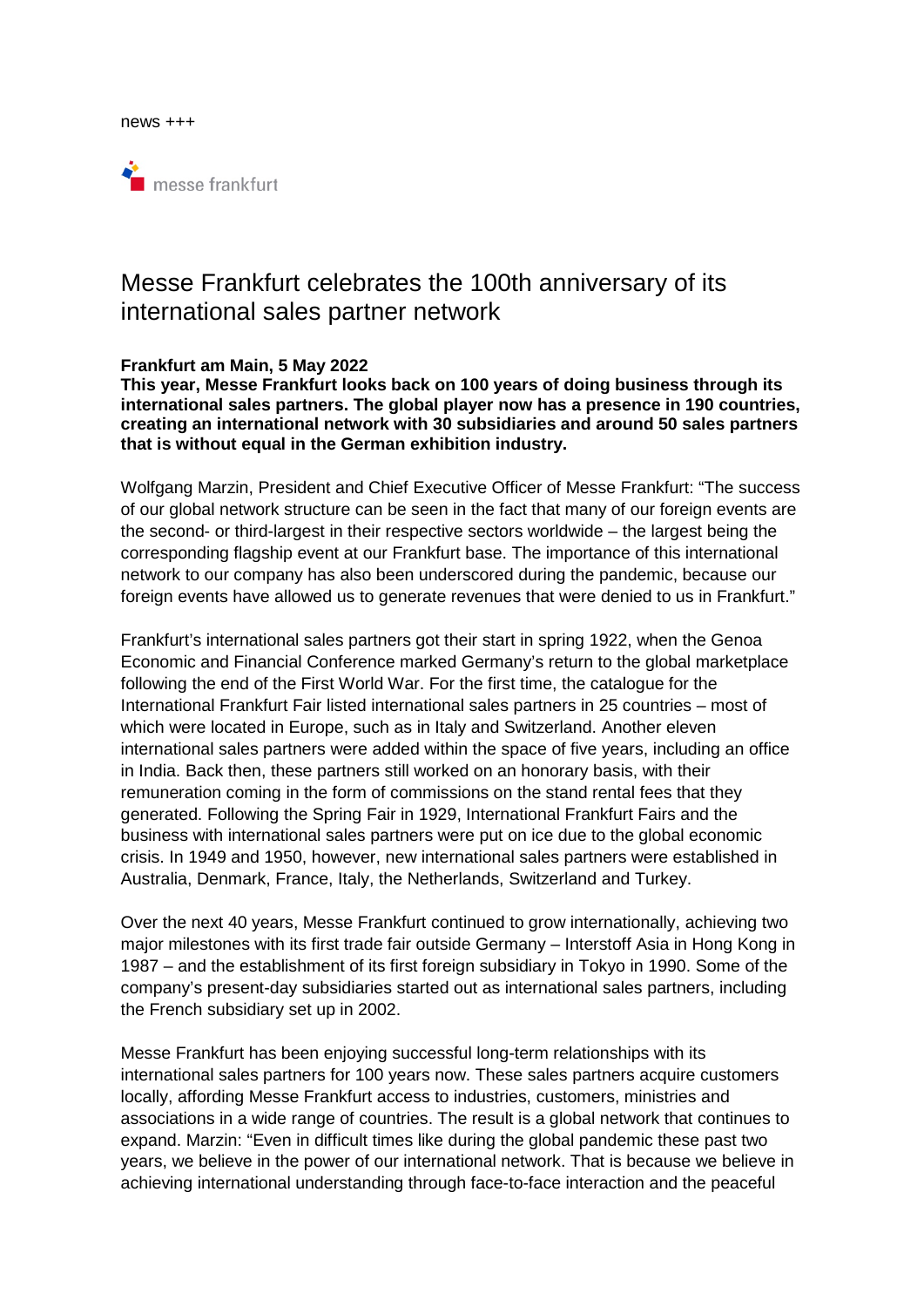exchange of products and ideas. Countless long-term professional partnerships – and lasting friendships – have come into being at trade fairs."

While their activities sometimes overlap, subsidiaries act on a different level than sales partners. They organise foreign trade fairs, most of which are based on flagship fairs held at our Frankfurt base. In this way, they are also able to send a continuous stream of new customers to Frankfurt. And, like our sales partners, they market Messe Frankfurt's global portfolio of trade fairs in their home countries. Messe Frankfurt's successful business model is particularly evident in Asia.

With over 50 events, Messe Frankfurt is the largest trade fair organiser in China; it is also the largest offshoot of any German trade fair company, employing more than 500 people in six cities. In addition, Messe Frankfurt is the largest trade fair organiser in India, where it has over 20 events to its credit. Regardless of size or location, all of our international sales partners and subsidiaries help strengthen Messe Frankfurt's international network. Before the pandemic, more than three-quarters of exhibitors and over half of visitors came from outside Germany.

#### **Press information and photographic material:**

http://messefrankfurt.com/journalisten

## **Visit us at:**

www.twitter.com/messefrankfurt www.instagram.com/messefrankfurt www.youtube.com/user/messefrankfurt

**Your contact:**  Markus Quint Tel. +49 69 75 75-5905 markus.quint@messefrankfurt.com

Messe Frankfurt GmbH Ludwig-Erhard-Anlage 1 60327 Frankfurt am Main

www.messefrankfurt.com

#### **Background information on Messe Frankfurt**

The Messe Frankfurt Group is the world's largest trade fair, congress and event organiser with its own exhibition grounds. The Group employs approximately 2,300\* people at its headquarters in Frankfurt am Main and in 30 subsidiaries around the world. In 2021, the company had to contend with the challenges posed by the pandemic for the second consecutive year. Annual sales will be approximately €140\* million after having been as high as €736